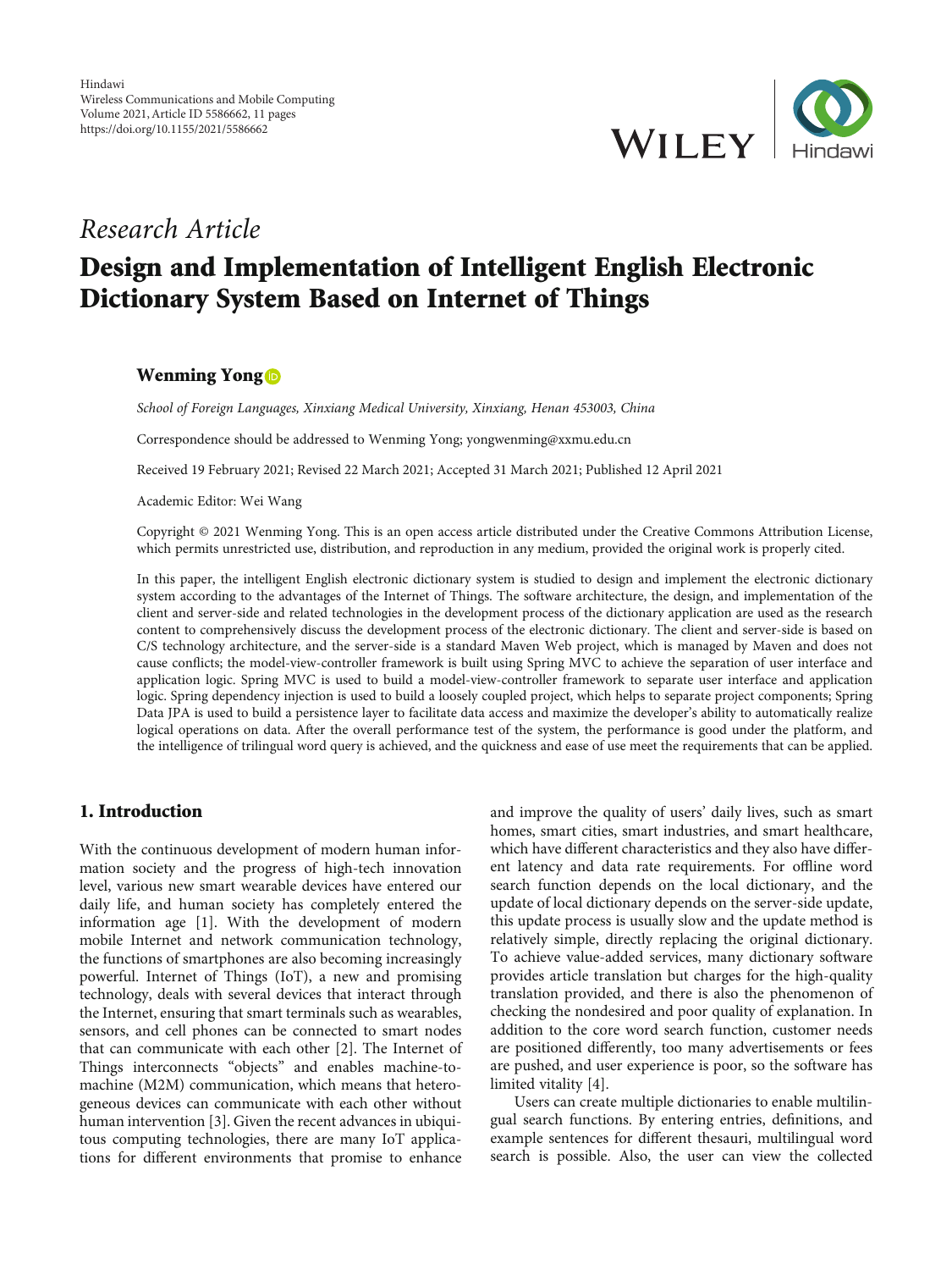vocabulary off-site, i.e., after changing devices and logging in, which is convenient for the user [[5\]](#page-9-0). Also, most of the current papers on electronic dictionaries are limited to discussing the implementation of the client-side functions and do not discuss the server-side implementation in detail. In this paper, in addition to introducing the client-side functions, a feasible solution is given for the server-side implementation. The software should be based on the principle of saving memory and blocking advertisements, thus increasing the vitality of the software. The specific measure is to use tab layout to achieve convergence when implementing client-side functions, with each tab corresponding to a functional module, thus reducing the amount of program code [\[6](#page-9-0)]. Different applications in the IoT environment can use small base stations to reduce the traffic load from macrocells, fill the coverage blind spots of macro base stations, significantly increase the system capacity, and improve the energy efficiency of the whole network. Also, small base stations are considered as an effective solution for handling massive data traffic in next-generation cellular networks due to their low transmission power and small size, which allow flexible site acquisition and thus are more cost-effective than traditional macro base stations in meeting the same traffic demand.

An IoT application traffic detection method based on deep learning. This method uses Wireshark for structured data storage of traffic data packets on IoT devices and cuts and filters Pcap traffic packets using the Split Cap tool to obtain different cuts of traffic packets Samples and, then, convert the traffic data with different fragment sizes into a binary graph file representation, and a more accurate application traffic identification can be obtained through the deep learning method. Therefore, a set of three-dimensional dense network planning schemes is needed to meet the coverage demand, capacity demand, and communication quality demand of users in a certain planning area, minimize the cost, and quickly and effectively deploy small base stations in dense network scenarios. In recent years, the network electronic dictionary based on modern multimedia network technology has been different from the traditional dictionary in form. Therefore, the main functions and technical advantages of the system include text fuzzy automatic query, automatic language recognition, fast automatic search, automatic database storage, and smartphone adaptation. It can provide good language communication language, and culture education is the most important component of its core. The current development of education in the history of higher education is in the beginning and development stage, higher education and facilities gradually improved, a higher level of postgraduate students at the higher education level, the proportion of postgraduate students in the total number of rising, and examples of the application of the dictionary, for the promotion of interethnic language and culture exchange and development has a positive role and significance.

# 2. Analysis of IoT Intelligent English Electronic Dictionary System

2.1. Related Work. As we all know, before the emergence of electronic dictionaries, people used a lot of paper-based word search tools. In terms of Chinese-English dictionaries, there are various versions of dictionaries, such as the Longman Dictionary [[7](#page-9-0)]. Traditional paper-based tools are very inconvenient; in this case, people began to develop electronic dictionaries like calculators [[8\]](#page-9-0). This hardware-based electronic dictionary has a display screen and an input keyboard and is relatively small and easy to carry [\[9](#page-9-0)]. The electronic dictionary of this period mainly provides simple words or phrases interpretation. With the development of electronic hardware technology, the computing speed and storage space of hardware electronic dictionaries have also been greatly improved, and there are electronic dictionaries with richer contents and more complete functions on the market. The users of electronic dictionaries are mainly young students [\[10\]](#page-9-0). It is launched by some traditional English learning websites, such as Jinshan Word Search. It provides online network word search and provides a simple offline word search function [\[11\]](#page-9-0). With China's full access to the Internet, computers became popular and more people started to use PCs to look up information from the Internet [\[12\]](#page-10-0).

The current development technology of electronic dictionaries mainly uses Android [[13](#page-10-0)]. Many scholars are concerned with the structure of the lexicon as well as the speed of word search, for example, studies based on the construction of word structures between three languages and studies on how to speed up the establishment of indexes carried out by word search [[14](#page-10-0)]. Some foreign scholars on electronic dictionaries also focus on lightweight usability, which plays an auxiliary role in learning, and some applications oriented to special education, which tend to use machine learning methods in the development of technology [[15](#page-10-0)]. Some companies that traditionally provide online translation provide APPs for free download to attract more users, such as Jinshan Word expert and Yadao Dictionary [\[16\]](#page-10-0). In terms of core functions, the current electronic dictionaries implement functions such as local word search, online word search, adding new words, and network word search [\[17\]](#page-10-0). Also, many electronic dictionaries have some special features. For example, word memorization function, article translation function, and human translation function.

The electronic dictionary discussed in this paper is developed based on the Android platform and is implemented using a combination of Java and MySQL, and the software is divided into a client-side as well as a server-side. To improve the viability of the software, the running efficiency of the client-side is increased based on the principle of memory saving.

2.2. IoT-Based System Design. Capacity and coverage are two key objectives for base station deployment, and the general base station deployment planning process in cellular networks starts with an analysis of the propagation model and traffic density in the target service area. The former is used to measure power coverage, where the goal is usually to ensure that the received power of users in a given area is above a threshold to correctly demodulate the expected information in a worst-case scenario, and the latter is used for capacity coverage, where the goal is that sufficient throughput can be provided for the users covered by the base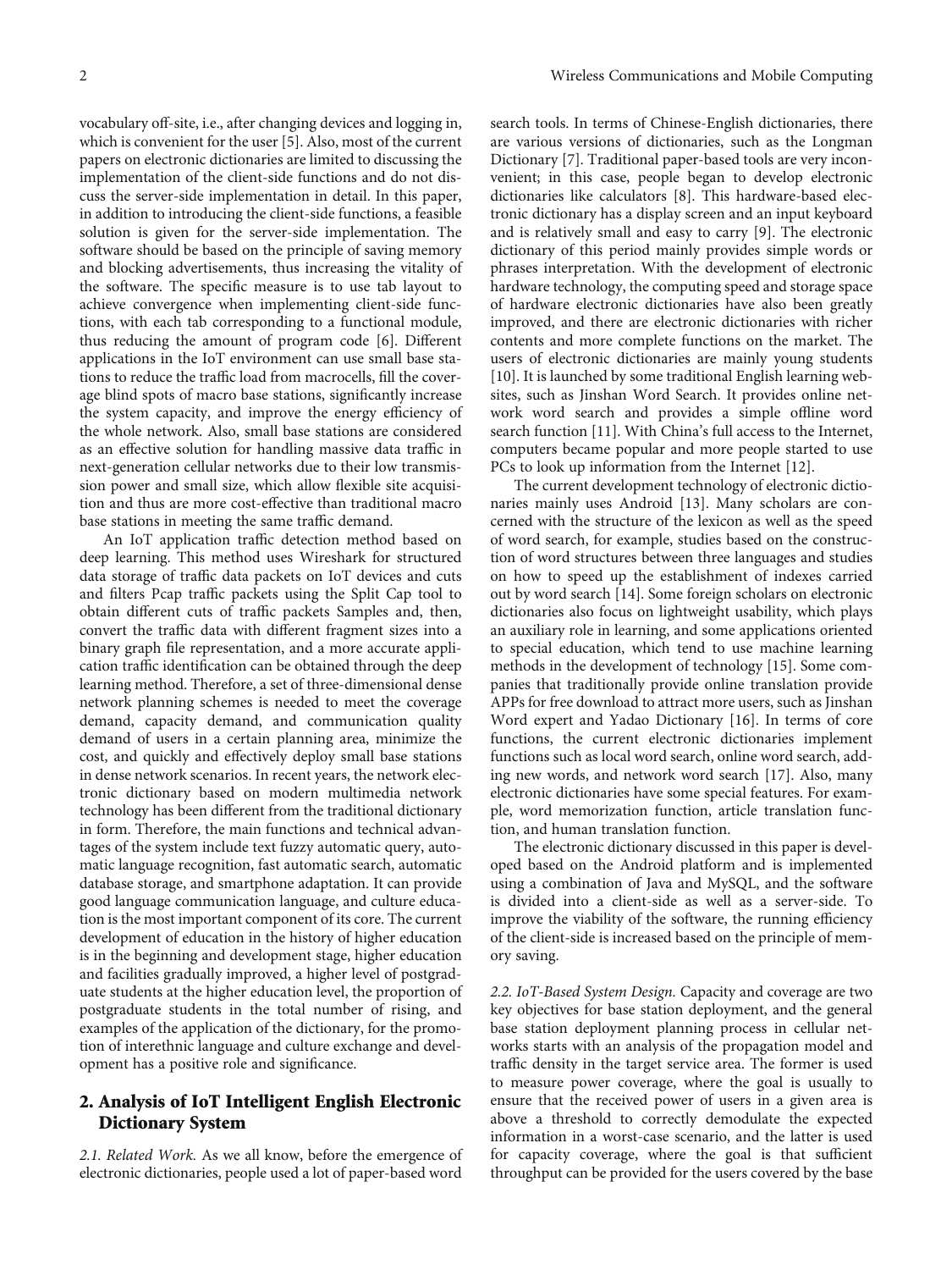

FIGURE 1: Flow chart of IoT base station deployment method.

station in a given area [\[18\]](#page-10-0). Both objectives should be achieved in the base station deployment to provide QOSguaranteed service to the users, and from the overall system perspective, the deployment cost of the system will be minimized if both coverage and capacity can be optimally planned. However, compared to power coverage planning using proven propagation models and field measurements, capacity planning is more challenging because the traffic demand distribution is inherently dynamic and depends on user usage patterns and mobility.

The base station deployment process is shown in Figure 1. First, in the process of wireless network definition, suitable candidate sites are selected, and relevant base station parameters are configured according to the input map information; then, channel characteristics and service distribution are input, and suitable channel models are selected for coverage analysis, and then, the capacity analysis is performed according to user requirements, i.e., required data rate and interference. When the coverage and network performance cannot reach the standard, the iterative process is repeated to adjust the location and number of base stations until the coverage and network performance meet the demand, and then, the base station deployment is completed. The wireless network definition process in the base station deployment process should determine the candidate locations for deploying base stations based on terrain and population density. Coverage analysis is usually achieved by selecting enough sites from the candidate sites to deploy base stations and configuring their parameters to meet the minimum received power demand of users in a given planning area, and capacity analysis is achieved by designing the capacity allocation of base stations to meet all coverage. Capacity analysis is achieved by designing the capacity allocation of the base stations to meet the maximum rate demand of all users in the coverage area. Proper deployment of base stations not only improves the performance of the cellular network but also reduces capacity waste, reduces CAPEX and OPEX, and cost-effectively provides qualified QOS.

The exact method usually uses mathematical modelling or exhaustive search to select the global optimal solution of the base station deployment problem, such as using the simplex method or exhaustive method to find the optimal deployment location of the base station; although the result of this method is theoretically the global optimal solution, it is computationally inefficient for large-scale problems, and usually, an approximate optimal solution is sufficient without sacrificing computation time obtain a globally optimal solution. To balance the accuracy rate and efficiency, a heuristic algorithm can be used for base station planning to find a satisfactory deployment solution in a limited amount of time. Unlike heuristic algorithms, which are problem independent, i.e., do not exploit problem specificity, metaheuristics can be further divided into continuous metaheuristics, which are used to deal with continuous solution spaces, and discrete metaheuristics, which are used to deal with discrete solution spaces; although continuous metaheuristics are only applicable to continuous optimization problems, many researchers have improved them to further deal with discrete problems.

In a dense network in an indoor three-dimensional scenario, due to a large number of small base stations and the high number of floors and walls crossed between small base stations and terminals, the propagation model is chosen in this paper to describe the indoor propagation characteristics in a dense urban environment, with the path loss (in dB) expressed as

$$
PL(d_m) = PL(d_0)^2 + 10m \log \left(\frac{d_{su}}{d_0}\right) + AF(D_{su})^2, \qquad (1)
$$

where *d* is the propagation distance between the mobile terminal and the small base station with which it communicates, and *F* is the near-ground reference distance (recommended to be 1 m) and, therefore, the first-meter loss, when the radio signal frequency is 2.4 GHz.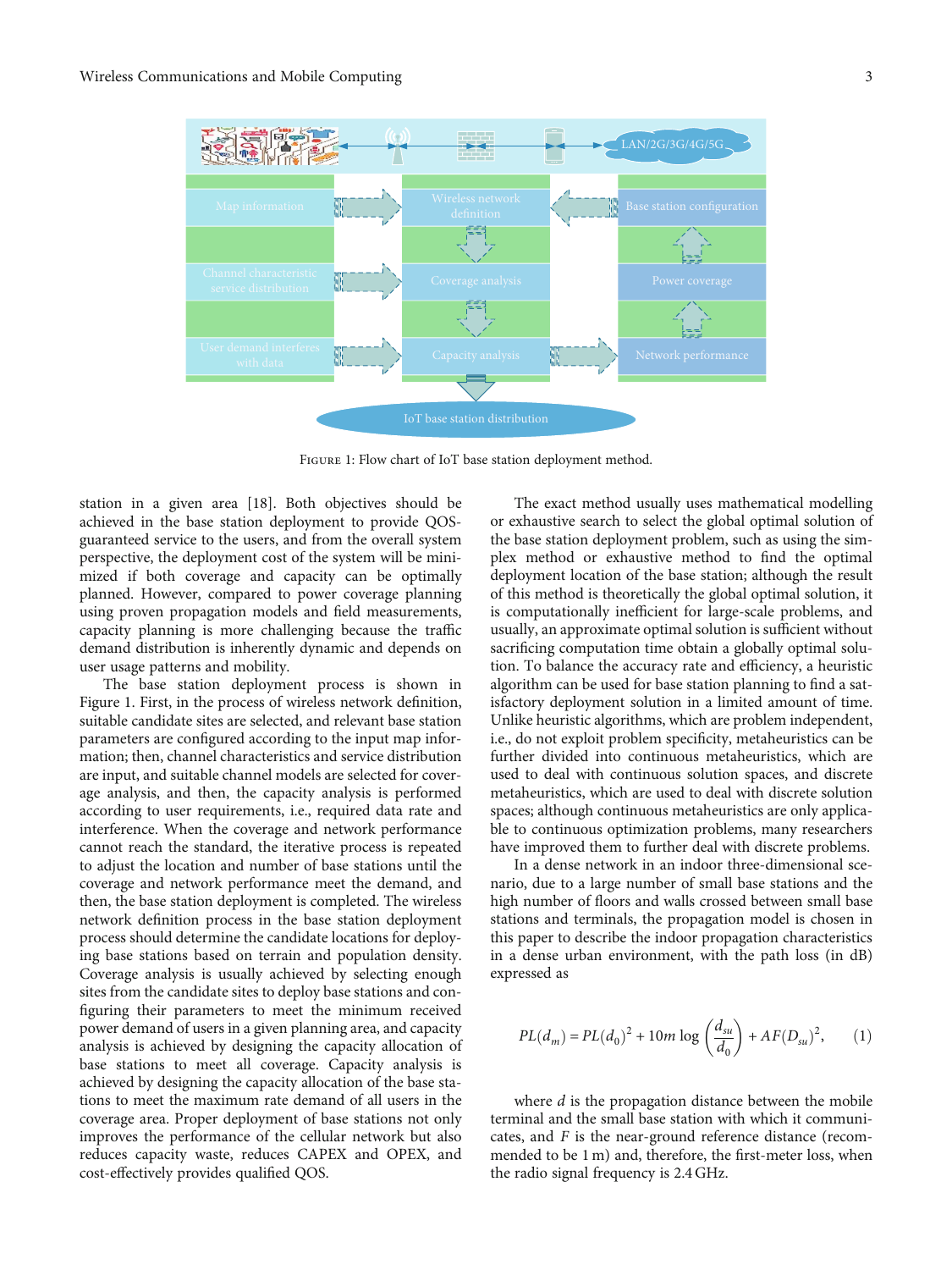$$
PL(d_0=1)=60\mathrm{dB}. \eqno{(2)}
$$

The expression in dB is

$$
AF(d_m) = 10 \log \left(\mu d_m\right)^2. \tag{3}
$$

*U* is determined by the environment per unit path length attenuation coefficient, generally taking the value of 0.2~0.7 (dB/m). Therefore, the numerical expression of the path loss can be derived by substituting formula (3.3) into formula (3) as follows:

$$
PL(d_{sm}) = \mathbf{K}_{su} d_{su}^{m+1}, \tag{4}
$$

$$
K_{su}^2 = \frac{u10^{PL(d_0)/10}}{d_0^m}.
$$
 (5)

In the actual network planning scenario, the distribution density of users fluctuates over time and space due to the social attributes of users. In specific hotspot areas, user distribution density fluctuates more over time. For example, user density in residential areas is very high on weekends but smaller on weekdays, in contrast to work areas where user density is very high on weekdays, especially during the day. Later, we can turn on these small base stations during high traffic periods. In the low traffic period, we can also find the minimum number of small base stations that meet the current user demand and their optimal locations. Some of these small base stations have the same locations in the high and low traffic periods, and they have already been deployed in the high traffic period, so later, we only need to deploy some of the small base stations that are only turned on in the low traffic period, and the base stations that are duplicated in the high traffic period only need to be switched on.

The deep learning feature part uses the calculation of the average value of each word feature vector in the text to obtain the sentence feature vector of the same dimension. Since the vector value is in the range of real numbers, there are negative values. In the experiment, the depth feature is normalized to make its value. Both are between 0 and 1; the shallow features use the same combination of words, parts of speech, and dictionary features to obtain the corresponding feature set, and finally, the deep learning features and shallow learning features are weighted and merged, and the weight coefficient is 1 [\[19\]](#page-10-0). After the fusion, the features include not only the words, part of speech, and dictionary features of the shallow learning, and the calculation method remains unchanged, but also the deep learning feature vectors obtained by the tool.

Network sizing estimation is usually a comprehensive analysis from both coverage and capacity aspects to determine the required size, i.e., the number of sites, for network planning in a given area. On the one hand, coverage estimation combines link budget and propagation model to calculate the coverage radius of base stations to find the number of base stations required to cover the planning area; on the other hand, capacity estimation calculates the number of base stations required to meet all service demands by processing various actual services into some virtual equivalent services based on the resources provided by individual base stations. The larger number of required BTS in the coverage estimation and capacity estimation is taken as the number of sites for the size estimation.

$$
R_{\rm SBS} = \left\{ d_{\rm su} \middle| PL(d_{\rm su}) = \gamma_{\rm PL}^2 \right\} + \text{DPL}.
$$
 (6)

The length of particles in the original particle swarm algorithm is fixed, which represents the dimension of the search space. In this paper, assuming that the number of deployed small base stations is *N*, each particle is a vector composed of the coordinates of *N* small base stations, and since the dense network planning in this paper is to find the optimal location and the minimum number of base stations at the same time, the number of base stations *N* is varied, so for the optimization problem in this paper, the particle swarm with varying length is used. The particle swarm is used to search for the optimal solution. The initial particle length is equal to three times the number of small base stations obtained from the network size estimation, and then, the optimal position is searched so that it satisfies all constraints, and then, the particle length is reduced.

2.3. Intelligent Electronic Dictionary System Design. One of the core ideas of software engineering is code reuse and decoupling. In this Android client design, we use a modular design; each module can be run independently from other modules, without affecting each other. Many functions common to the modules are written as tool classes, which are convenient for other modules to use, avoiding code redundancy and facilitating maintenance at the same time. For example, the login and registration operations need to access the remote database through the network, where the HTTP access can be written as a public class [[20](#page-10-0)]. The SQLite database files are packaged and compiled together so that nonroot users cannot modify the content, which guarantees the consistency and security of data. The client front-end UI design is simple, with word search input at the top of the screen and a menu switching module at the bottom of the screen; the user interface is intuitive, generous, clear, and easy to learn and use. Generating words is a difficult problem we often encounter in our daily life, and the Android client can maximize the actual work and learning needs of different users in each segment.

The Android-based electronic dictionary system is mainly developed in Java language, and the system architecture is divided into client-side and server-side, based on the MVC hierarchy. The view layer mainly realizes the application interface between client and server, and the control layer is used to extract, analyze, guide, and process the business logic of the interface layer; the logic layer is used to process and guide the underlying components and map the data with the underlying database. The data is encapsulated, delivered, and processed in JASON form. The data interaction between the client and server-side of the Android-based electronic dictionary system is mainly reflected in user login and registration. After logging in, users can look up words from other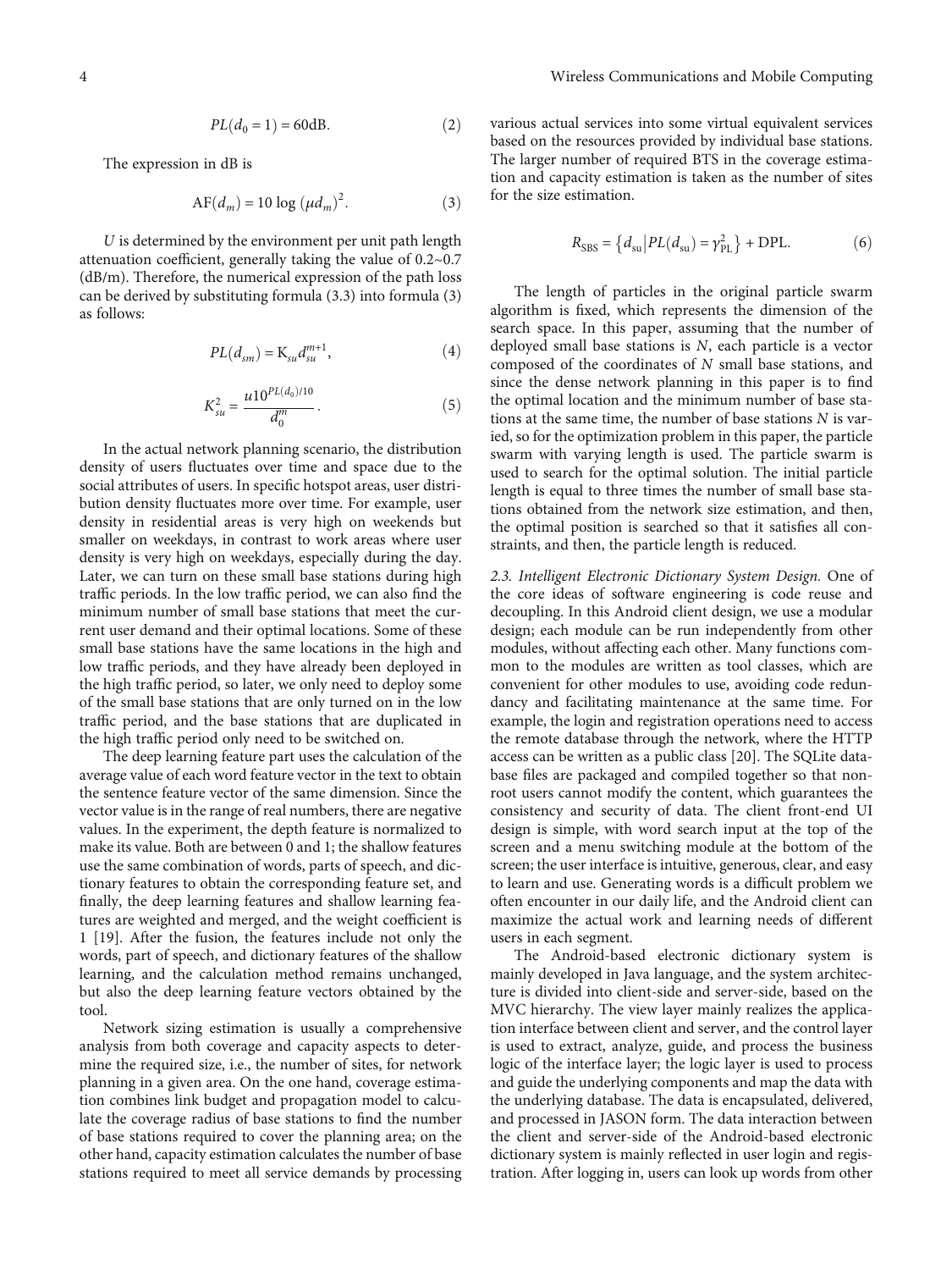

Figure 2: Server-side database ER diagram.

places, for example, after logging in on another phone, they can still view the saved word information.

There is a complete process for user login, which details the location, sequence, and conditions that must be met for each part of the user login process. When the user enters the login information, the user first performs a character check, such as whether the input information characters are correct, whether the input character length reaches the specified length value. If the check is passed, the network check is performed; otherwise, the user returns to the previous step; whether the network is connected is checked, if it is connected, the user name is checked in the next step, and then, the password matching stage is entered; if the password match is successful, the login success message is returned; otherwise, end the login and return the failure message.

The conceptual design is first carried out on the serverside to demonstrate the static data requirements through ER diagram modelling. Five entities are designed in the server-side database, which are User, Dictionary, Ec-sentence, New-word, and Notification. The server-side data entity relationships are shown in Figure 2.

A database was designed based on the ER diagram, as shown in Table 1.

Notification management is to let the administrator push some information to the client as needed, such as thesaurus upgrade information. The administrator edits the notification content in the notification management operation interface and saves it in the database. After selecting the edited notification content and clicking push, the message is transmitted to the client. The data is received and displayed in a pop-up window in the client APP.

An Android dictionary application contains several scenario screens, and the user can select different scenarios according to his actual needs. These functions are completely independent of all the scenarios, they do not know what scenarios are handled, and their job is only to control the pro-

| TABLE 1: User table. |  |
|----------------------|--|
| m c1.                |  |

| Column name ID | Type of data | Length | Values |
|----------------|--------------|--------|--------|
| Name           | Int          | 3      | 5.5    |
| Password       | Varchar      | 5      | 2.8    |
| Mail           | Varchar      | 7      | 4.7    |
| Address        | Varchar      | 6      | 6.8    |
| Nickname       | Varchar      | 9      | 5.4    |
| Content        | Varchar      | 4      | 1.4    |
| Education      | Varchar      | 7      | 2.9    |

gram logic to exchange information and thus support the complete operation of the system.

After the requirements analysis, the framework design of the system can be carried out based on the software requirements specification. Framework design is essentially an abstract design pattern, which does not consider the actual development operation, but only a general description and planning of the overall software development from the sketch. The framework design of a system will directly affect the robustness, scalability, usability, and other software characteristics of the software. In this paper, we design the English trilingual APP dictionary system, to consider the user habits and the ease of use of the software, while solving the technology of automatic language identification, trilingual word search, and fuzzy query, we also set up the function of automatic interface switching of different languages and automatic image text recognition interface, so that the overall design of the system and the framework of the system include four modules, among which the dictionary module is mainly the dictionary. The system can automatically recognize the language and query the corresponding result according to the user's input. The translation module mainly completes the translation function of long sentences. The image recognition module allows users to take pictures and recognize the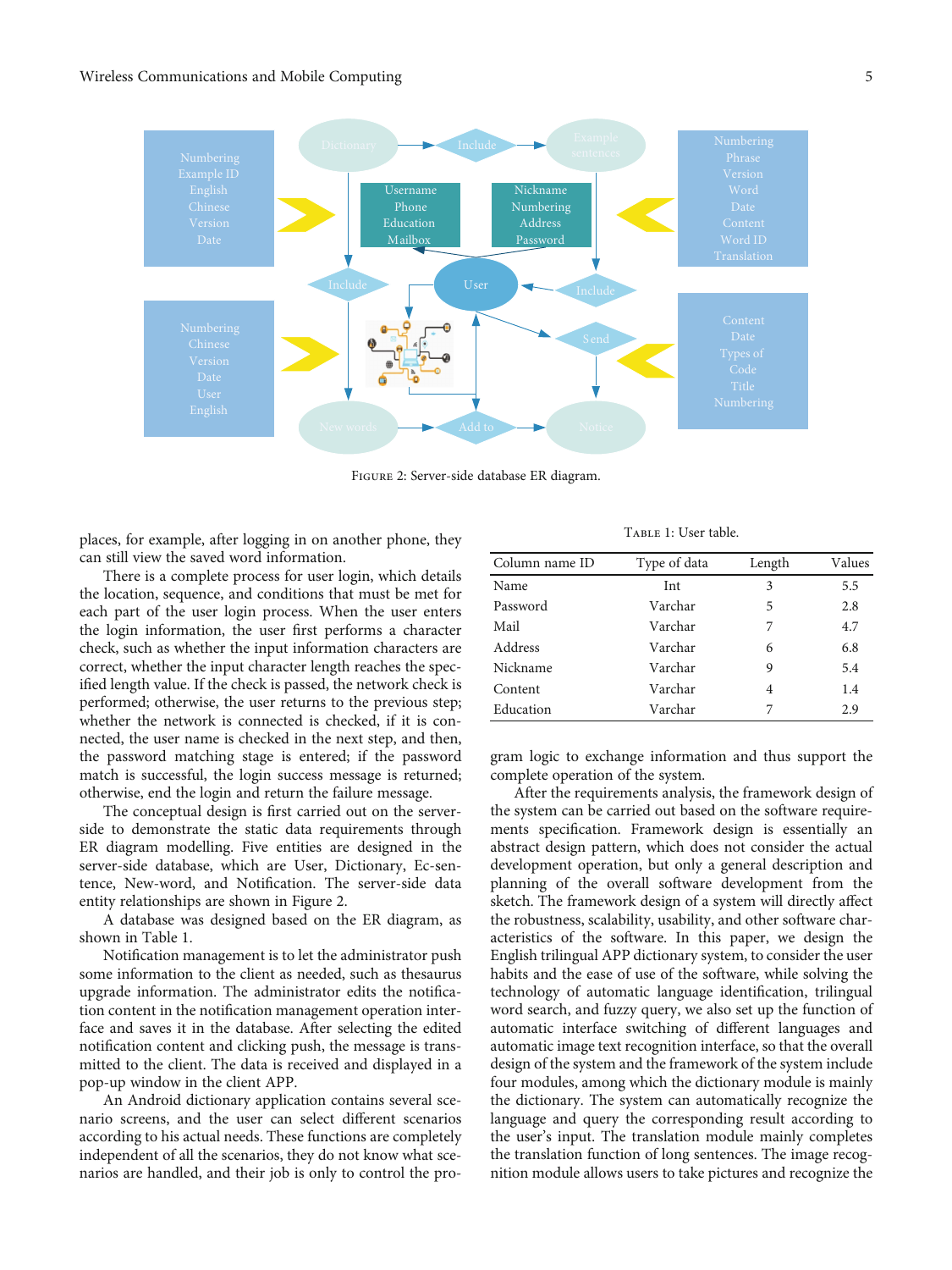words or sentences in the images through the program; the setting module allows users to switch the language of the program interface and select different dictionary libraries; the description section provides instructions for the use of the software and some information about the development.

A collaborative product design project is a field of study that uses computer technology to support professional work, combined with advanced manufacturing technology to effectively manage and support the whole process of the product design project, which not only requires different theoretical knowledge and practical experience in the field of product design but also has a set of effective means and mechanisms to integrate and coordinate the fields of knowledge and experience to accomplish the integration of different product designs and tasks. In general, design experts believe that the basic elements of collaborative work are mutual collaboration, trust, communication, compromise, consistency, continuous improvement, and coordination. In general, a collaborative design-based product design project management approach is as follows: first, under the joint leadership of a complete product design organization and organization involved in completing a product design project, project information and design documents are placed on an information-sharing platform from the first day the project team is created and are viewed and managed by all members of the product design project team.

The system is divided into logical processing, data resources, system interface, button control, input system, local query, and network query according to the characteristics of the dictionary system that the system can work together. Data resources include thesaurus files, icons, and font files. The system interface is responsible for the display function of the system; button control and input system are the underlying interfaces of the system. And the query is the core function module of the system. Among them, logic processing is the core module, and the other six modules all need to be processed logically to play the role of application within the system.

The fuzzy query takes effect by detecting the information in the input information and registration information matching, and the fuzzy query function takes effect when the information is consistent or partially consistent. If the matching is completed, the matching result is judged to be successful or directly returned. Users directly choose to complete the query or continue the query according to the query result. The speed of fuzzy query is faster than the speed of exact query, so the efficiency of the fuzzy query is higher in massive data query, and the design of fuzzy query is one of the core functions of the system.

#### 3. Analysis of Results

3.1. IoT Performance Analysis. For the deployment problem of edge gateways in IoT, this paper proposes a simulated annealing-based edge gateway deployment method. Firstly, we analyze the edge gateway coverage and the conditions of the service endpoint traffic generator, the factors affecting the computational task offloading delay, and the constraints to be satisfied by the edge gateway capacity allocation; then, an edge gateway deployment optimization model is established, and finally, an adaptive external penalty function is proposed, which is combined with the simulated annealing algorithm to solve the edge gateway deployment problem and obtain the optimal deployment scheme. The simulation results show that the algorithm proposed in this chapter can minimize the deployment cost, improve the resource utilization of the edge network, and achieve the edge gateway load balancing in the edge gateway deployment problem, which can provide some guidance for the later IoT edge gateway placement problem. In this section, we use simulation experiments to evaluate the performance of the algorithm proposed in this paper, we set a  $1 \text{ km} \times 1 \text{ km}$  planning area, and the performance simulation results are shown in Figure [3.](#page-6-0)

We did two sets of experiments as shown in Figure [4,](#page-6-0) Figure [4\(a\)](#page-6-0) with 40 endpoint traffic generators randomly distributed in the planning area, and Figure [4\(b\)](#page-6-0) with 80 endpoint traffic generators randomly distributed in the planning area.

Based on the city's radio channel interference model, we set the channel gain. The original random perturbation method in the inner loop is to randomly select an edge gateway, cancel it if it is already deployed, and randomly deploy another edge gateway, or deploy it if it is not deployed or swap its state with one of the deployed edge gateways, but we found that this perturbation method is not effective in reducing the objective function during the simulation. Therefore, we change the random perturbation method in the inner loop to randomly select an edge gateway and directly cancel it.

To compare the performance of the adaptive external penalty-based simulated annealing algorithm with the generalized simulated annealing algorithm, we did 10 experiments on the two algorithms separately and took the average of the optimal number of deployed edge gateways for the 10 experiments, and the results are shown in Figure [5.](#page-7-0) The outer loop of both algorithms is from temperature to down, and the number of inner loops is 1000. The horizontal coordinates of Figure [5](#page-7-0) represent the outer loop iteration steps, and the vertical coordinates represent the historical optimal number of deployed edge gateways at each iteration step. From Figure [5,](#page-7-0) we can see that the number of historical optimal deployment edge gateways decreases in both algorithms as the number of iteration steps increases, but since the algorithm incorporating the adaptive outlier penalty function may be able to reach some isolated feasible domains that are not reachable by the generic simulated annealing algorithm, also, when the algorithm proposed in this paper searches for solutions outside the feasible domain that are not far from the feasible domain, we perturb them to its neighbourhood to explore, and as the search proceeds, the solution moves in the direction of the optimal solution, which increases the probability of finding a better solution than the generic simulated annealing algorithm, so the iteration in which our proposed algorithm obtains a smaller number of optimal edge gateways than the original algorithm.

We increased the number of terminal traffic generators from 30 to 60 to verify whether the increase in the number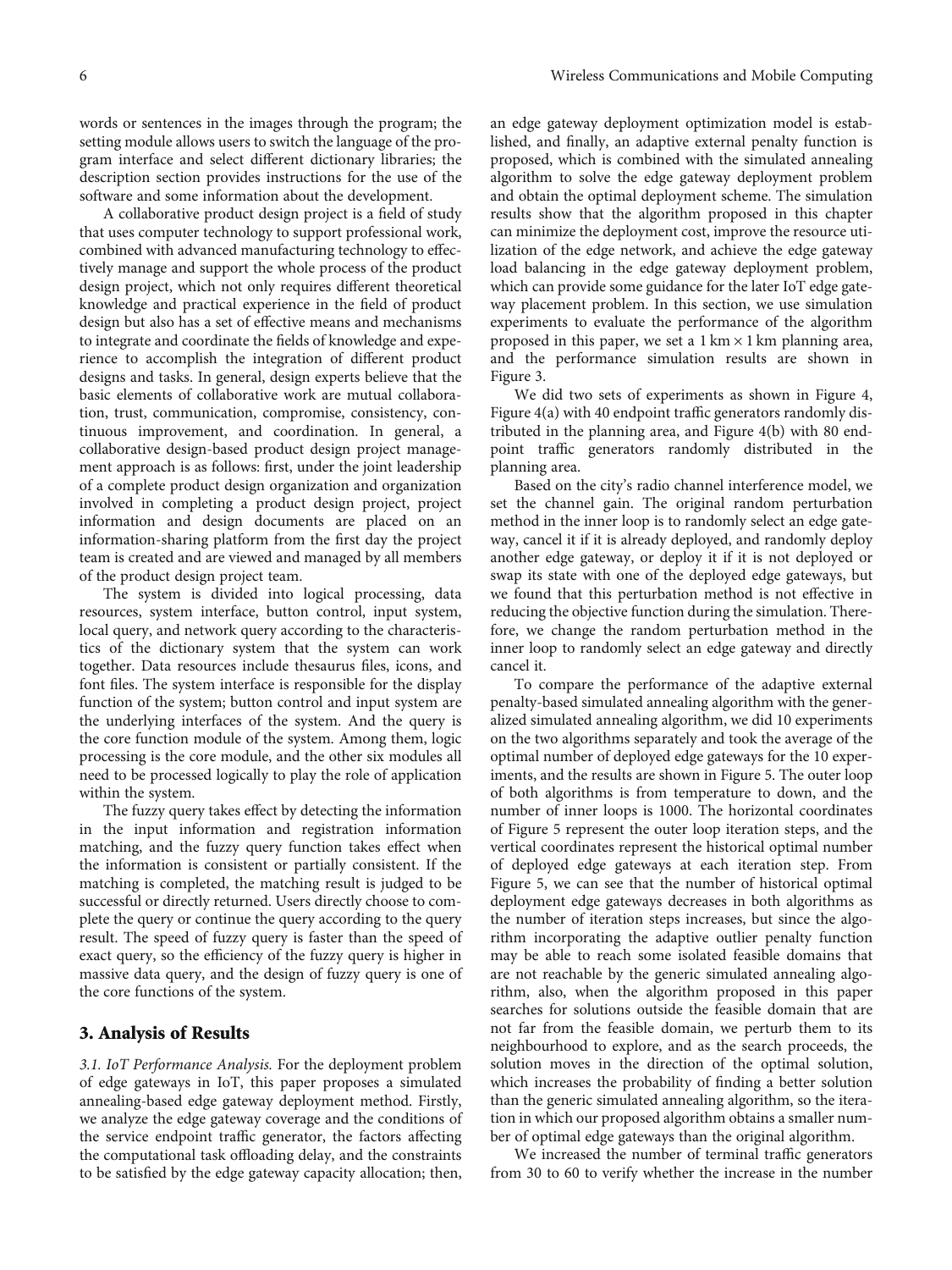<span id="page-6-0"></span>

FIGURE 4: Distribution of terminal traffic generators.

of terminal traffic generators affects the performance of the two algorithms, and we did 10 experiments for each of the two algorithms and took the average value of the optimal number of deployed edge gateways for the 10 experiments. Therefore, the algorithm proposed in this paper will converge earlier than the general simulated annealing algorithm and find a solution with a smaller number of edge gateways. The algorithm proposed in this paper has a faster trend of decreasing target value in the early stage with 60 terminal traffic generators than with 30 terminal traffic generators, because the target value decreases faster in the early stage as the number of iterations increases due to more redundant coverage caused by the randomly generated initial solution with the increase of terminal traffic generators with the constant planning area size and edge gateway coverage.

3.2. Electronic Dictionary System Performance Results Analysis. The translation interface is like the dictionary query interface. Unlike dictionary query, the implementation of translation function is a bit more complicated, which involves many reasons such as sentence slicing, sentence sentiment analysis, and translation according to contextual meaning. This system puts the translation module into the server and reserves the interface to interface with it. As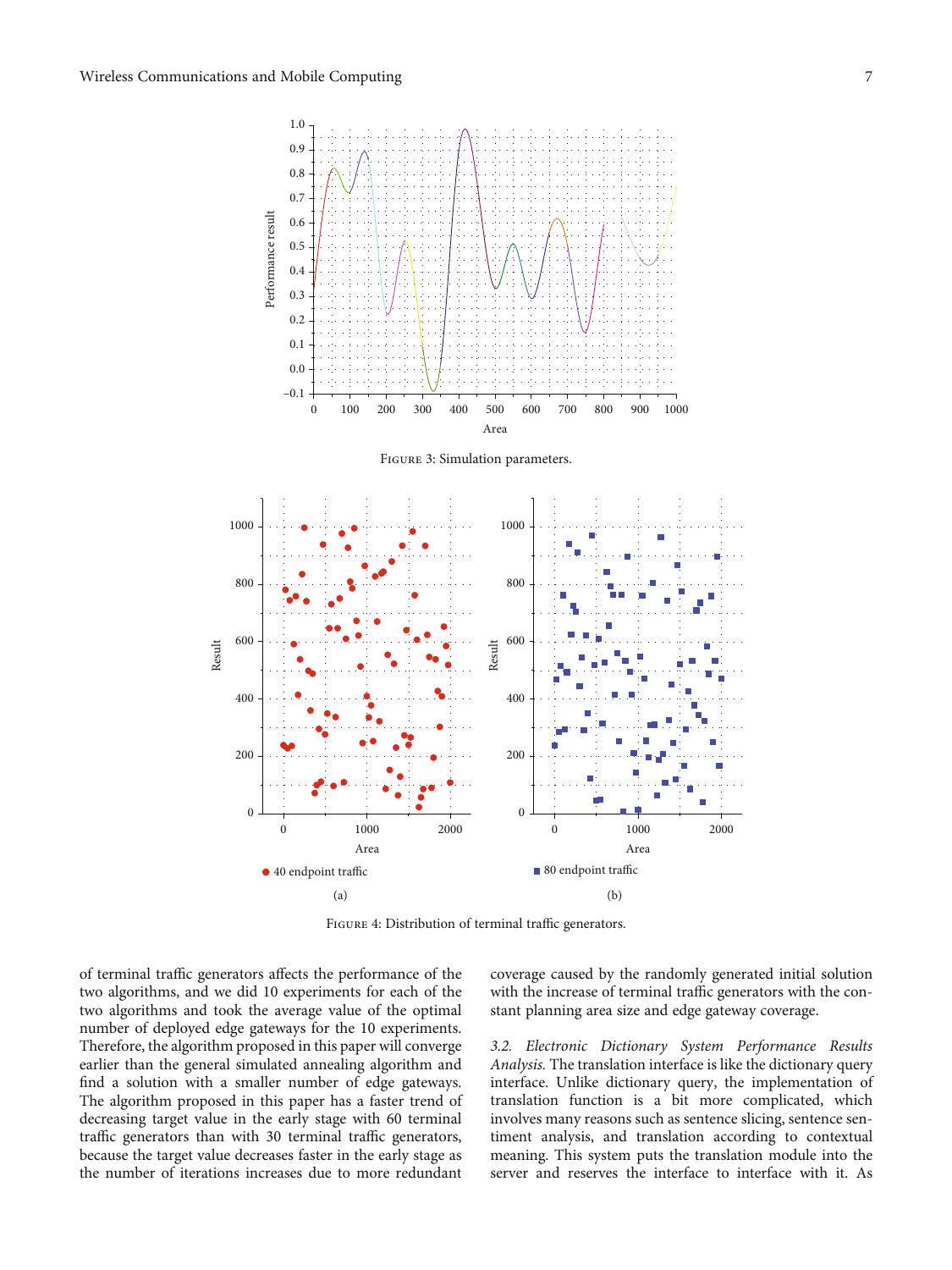<span id="page-7-0"></span>

FIGURE 5: Comparison of two algorithmic solutions (30 endpoint traffic generators).



Figure 6: Comparison of postmeasurement data.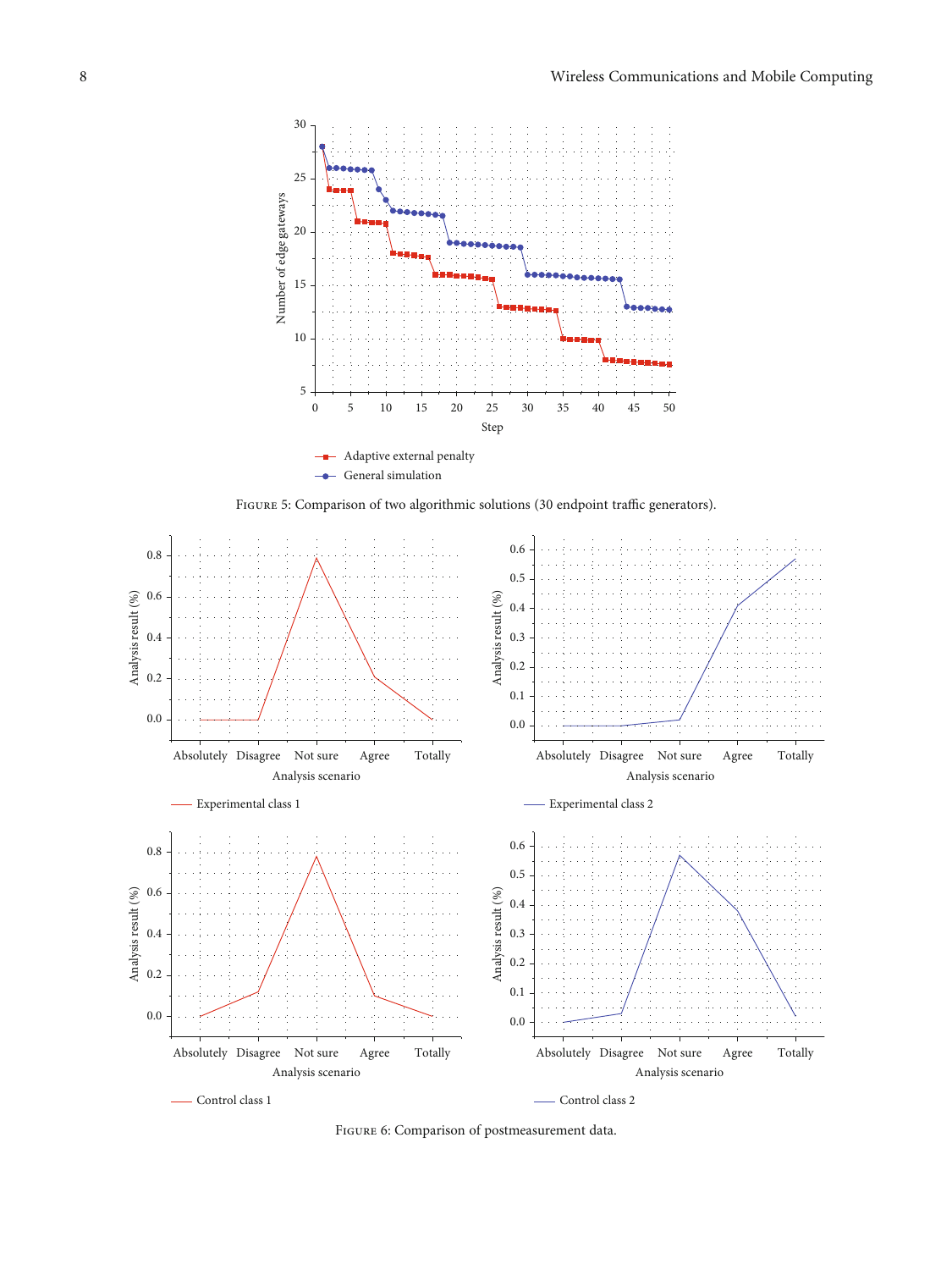

Figure 7: Mean square error variation curve.



FIGURE 8: Feature importance results graph.

shown in Figure [6,](#page-7-0) 91.5% of the students in the experimental class said they wanted their teachers to set more interesting tasks and tasks close to life situations in the vocabulary class, because they had been trained in task-based vocabulary teaching method, while more than half of the students in the control class chose "not sure" about this statement in both the pretest and posttest, which also again, this reflects that students' attitudes and suggestions about vocabulary lessons have changed from their previous perceptions in the process of using task-based teaching methods.

To prevent overfitting during the training process, this paper adopts 5-fold cross-validation, i.e., the original data set is divided into 5 equal parts, 4 of which are selected as the training set and the remaining 1 as the validation set in

each round of training. The mean square error of the training set and the validation set is shown in Figure 7. This is a normal situation because the model has seen all the samples in the training set, so its error is the lowest, but because the validation set is used as feedback to adjust the model parameters, the model is equivalent to refer to the data in the validation set, so the error is higher than the training set error.

Figure 8 shows the visualization results of the average feature importance of each feature in the 5 models. From the results in the figure, it can be seen that the feature importance in descending order is the distance between the terminal test point and the base station it is connected to, the latitude of the terminal test point, the longitude of the terminal test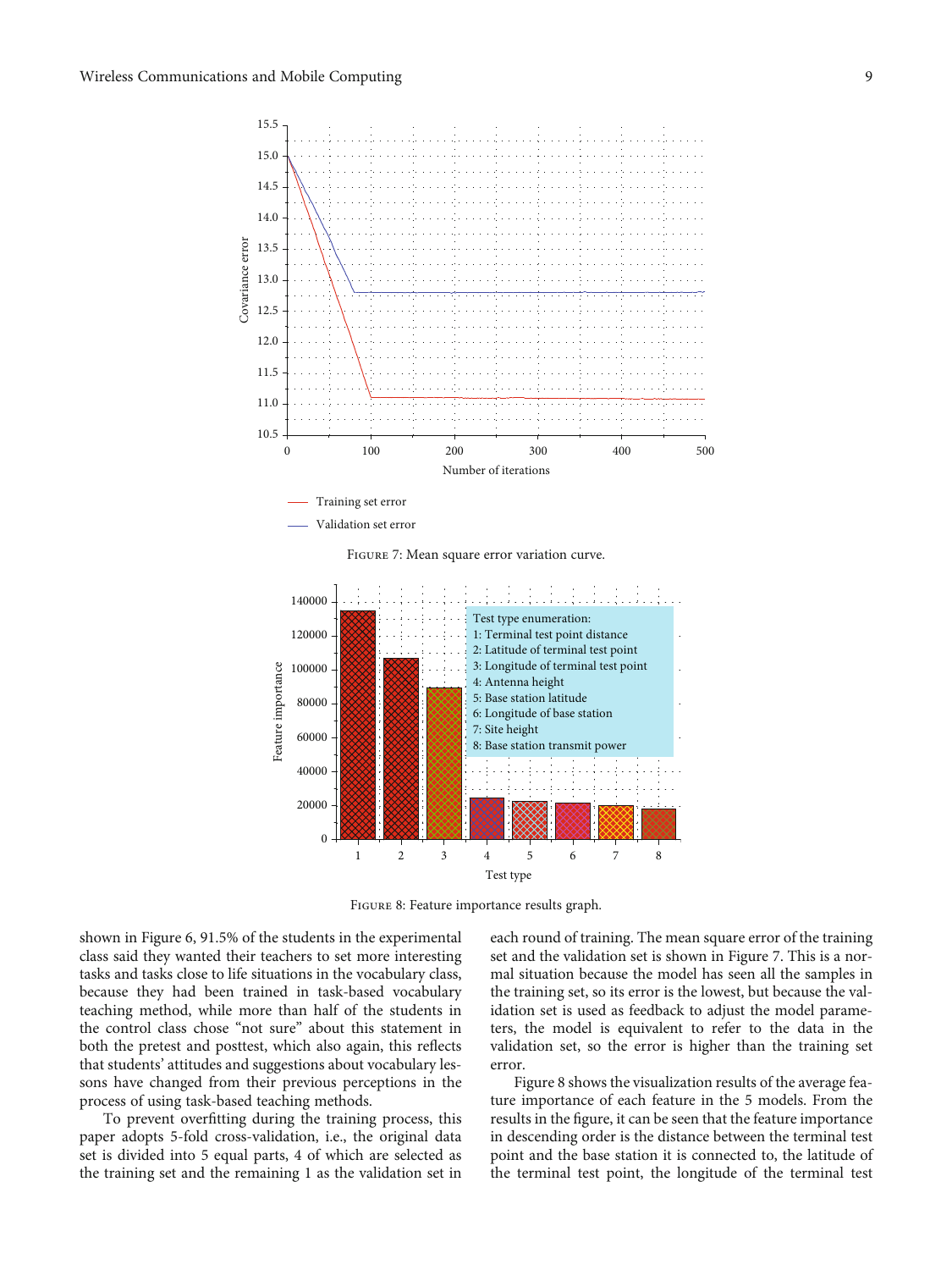<span id="page-9-0"></span>point, the antenna height, the latitude of the base station, the longitude of the base station, the site height, and the base station transmit power; which is consistent with what we said in all factors affecting the received signal strength of mobile devices, the distance between the base station and the terminal is the most important due to the propagation characteristics of electromagnetic waves. The geographical location of the base station is less important than the geographical location of the terminal test point because the number of base stations in our collected data is 37 in total, which is much less than the number of terminal test points, and the variation of the value is relatively small, and the transmit power of the base station is the least important because, among the 37 base stations, the transmit power is only one is 31 dBm, and the others are 30 dBm, the data almost did not change, so there is almost no impact on the prediction results.

In addition to the unit tests, system integration tests were also performed. The focus was on testing the correctness of data interaction between the client and the server. The test results show that the client can normally login and register, get the thesaurus and complete local word search, and call the Yadao Dictionary interface to realize network word search and save raw words; the server-side can normally create thesaurus, add words, and push notifications. The serverside can create thesaurus, add words, and push notifications normally.

#### 4. Conclusion

This article chooses the development of an electronic dictionary based on the Android system as the research content, combined with the existing Internet of Things technology, comprehensively applies the various integration tools of the Android development platform, and the back-end database is implemented by MySQL. By analyzing the mainstream word search tools, aiming at their shortcomings, a systematic realization goal is proposed. Focus on realizing the function of searching words and saving program memory. The client has functions such as local word search, network word search, adding new words, and logging in and registering. The server side mainly realizes the functions of thesaurus management, user management, and notification management. The entire Maven Web project is built around the software engineering ideas of "high cohesion" and "low coupling," and a flexible and loosely coupled Web application is established, which minimizes the coupling between components and facilitates the second project in the future. Expansion of development. This article mainly solves the problems of one-click query and fuzzy query of English vocabulary, the localized storage of SQLite database, the interface of translation and image recognition, and the automatic switch setting function of different language interfaces, which basically achieves intelligence, speed, and ease of use requirements. Through the research of this article, the Internet of Things technology and deep learning technology provide more intelligent, fast, and easy-to-use means in the design of intelligent English electronic dictionary system.

#### Data Availability

The data used to support the findings of this study are available from the corresponding author upon request.

#### Conflicts of Interest

The authors declare that they have no known competing financial interests or personal relationships that could have appeared to influence the work reported in this paper.

#### Acknowledgments

I would like to thank Mr. Ma Junfeng for his help on artificial intelligence, without whom I would not have been able to complete this research.

#### References

- [1] E. Rubio-Drosdov, D. Díaz-Sánchez, F. Almenárez, P. Arias-Cabarcos, and A. Marín, "Seamless human-device interaction in the internet of things," IEEE Transactions on Consumer Electronics, vol. 63, no. 4, pp. 490–498, 2017.
- [2] M. A. A. da Cruz, J. J. P. C. Rodrigues, J. Al-Muhtadi, V. V. Korotaev, and V. H. C. de Albuquerque, "A reference model for internet of things middleware," IEEE Internet of Things Journal, vol. 5, no. 2, pp. 871–883, 2018.
- [3] E. Siow, T. Tiropanis, and W. Hall, "Analytics for the internet of things," ACM Computing Surveys, vol. 51, no. 4, pp. 1–36, 2018.
- [4] H. Habibzadeh, K. Dinesh, O. R. Shishvan, A. Boggio-Dandry, G. Sharma, and T. Soyata, "A survey of healthcare internet of things (HIoT): a clinical perspective," IEEE Internet of Things Journal, vol. 7, no. 1, pp. 53–71, 2020.
- [5] H. Zhang, F. Li, J. Wang, Z. Wang, C. Sanín, and E. Szczerbicki, "Experience-oriented intelligence for internet of things," Cybernetics and Systems, vol. 48, no. 3, pp. 162– 181, 2017.
- [6] R. Dantu, I. Dissanayake, and S. Nerur, "Exploratory analysis of internet of things (IoT) in healthcare: a topic modelling & co-citation approaches," Information Systems Management, vol. 38, no. 1, pp. 62–78, 2021.
- [7] V. Subbarayalu, B. Surendiran, and P. Arun Raj Kumar, "Hybrid network intrusion detection system for smart environments based on internet of things," The Computer Journal, vol. 62, no. 12, pp. 1822–1839, 2019.
- [8] H. Washizaki, S. Ogata, A. Hazeyama, T. Okubo, E. B. Fernandez, and N. Yoshioka, "Landscape of architecture and design patterns for iot systems," IEEE Internet of Things Journal, vol. 7, no. 10, pp. 10091–10101, 2020.
- [9] A. Azmoodeh, A. Dehghantanha, and K. K. R. Choo, "Robust malware detection for internet of (battlefield) things devices using deep eigenspace learning," IEEE Transactions on Sustainable Computing, vol. 4, no. 1, pp. 88–95, 2018.
- [10] C. K. Ng, C. H. Wu, K. L. Yung, W. H. Ip, and T. Cheung, "A semantic similarity analysis of internet of things," Enterprise Information Systems, vol. 12, no. 7, pp. 820–855, 2018.
- [11] D. Pivoto, P. D. Waquil, E. Talamini, C. P. S. Finocchio, V. F. Dalla Corte, and G. de Vargas Mores, "Scientific development of smart farming technologies and their application in Brazil,"